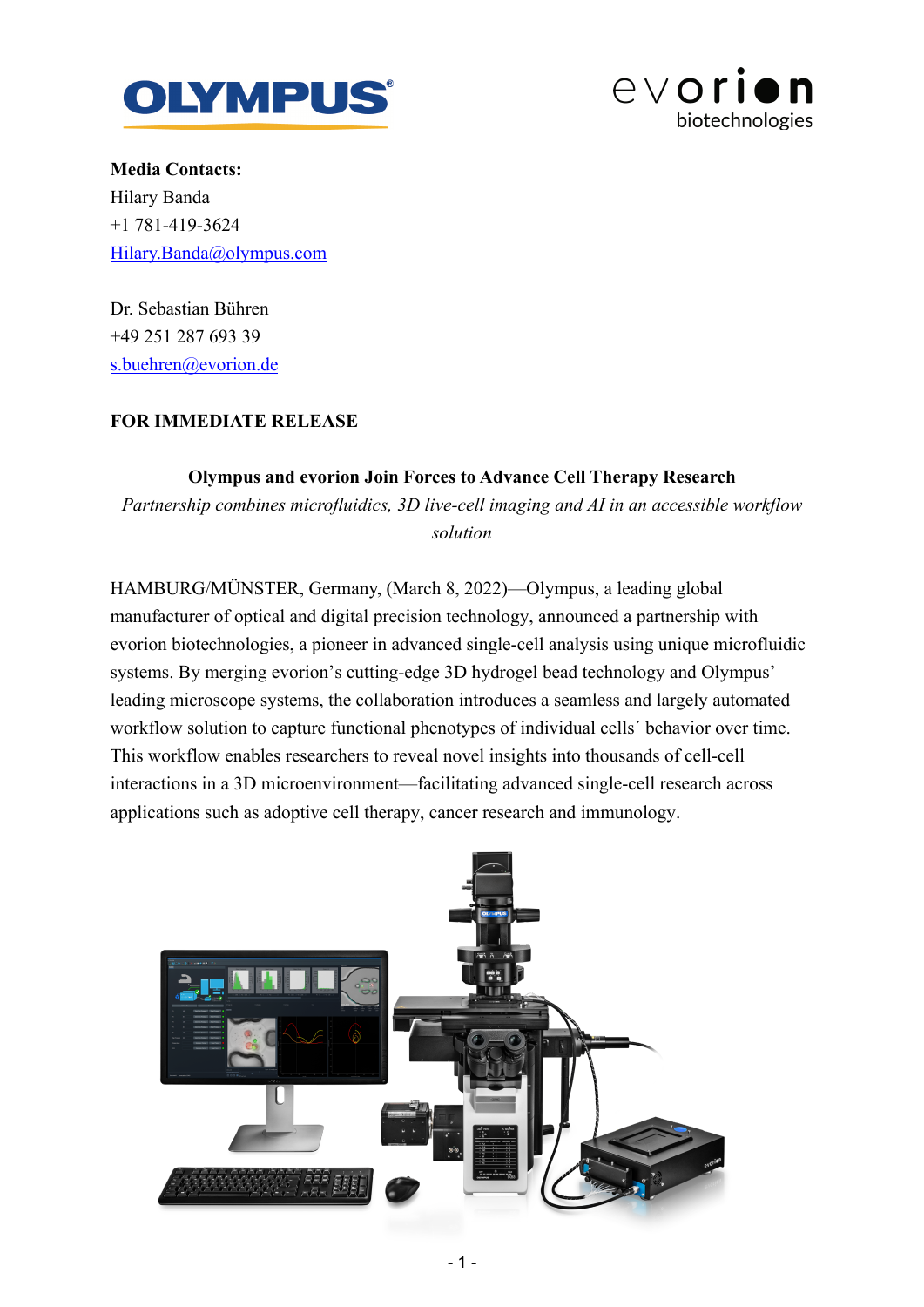The combination of Olympus' world-leading IXplore™ microscope systems and cellSens™ software with evorion's innovative CellCity System and CellCity Scout-AI software makes high-resolution live-cell analysis applications both easy and accessible. By encapsulating thousands of single cells or cell pairs into hydrogel beads and immobilizing them on evorion's CellCity Array Chip, researchers can monitor and image the functional phenotypes of cells in a physiologically relevant 3D microenvironment. High-resolution images of thousands of individual live cells are made possible by Olympus' IXplore microscope systems, and the workflow can accommodate the IXplore Live, IXplore Spin or IXplore SpinSR system for exceptional 3D super-resolution imaging. Fast data analysis is facilitated by evorion's advanced CellCity Scout-AI software, which uses AI algorithms to automatically select positions of interest on the CellCity Array Chip and send the trackable coordinates to the IXplore system for further in-depth imaging.

A powerful aspect of the workflow is the ability to perform multi-modal analyses at singlecell resolution, enabling researchers—for the first time—to correlate time-resolved functional phenotypes with immunostaining, single-molecule RNA FISH analysis in a highly parallelized manner. Biomedical researchers can now obtain a more holistic understanding of dynamic cell behavior to drive advances in therapeutics.

Dr. Sebastian Bühren, CEO of evorion biotechnologies, commented, "Early on we recognized the revolutionary impact that the CellCity platform could have on research fields like adoptive cell therapy, cancer immunotherapy and solid tumor treatment. We are excited to partner with Olympus, a renowned company with a global reach. Our partnership will allow us to bring our innovative platform to a wider audience and work together in advancing single-cell research by integrating the world-leading imaging systems of Olympus into our innovative CellCity workflow."

Olympus has a history of designing world-class imaging systems to drive healthcare research forward. Both the IXplore microscope systems and cellSens software are designed to be modular, flexible and forward-thinking. That modularity and advanced engineering are mirrored in evorion's groundbreaking CellCity platform, making the integration a natural fit. Olympus' software and imaging platforms adapt to meet evolving research needs, while evorion's AI-powered software solutions support single-cell tracking and facilitate the analyses needed to gain insights from simultaneous, multiparametric time-course data on thousands of cells.

Jan Barghaan, Strategic Marketing Manager at Olympus Europa, shared, "At Olympus, we recognize the rapid pace at which life science technology evolves. To match this progression, we have designed imaging systems that not only stay ahead of the curve but also synergize